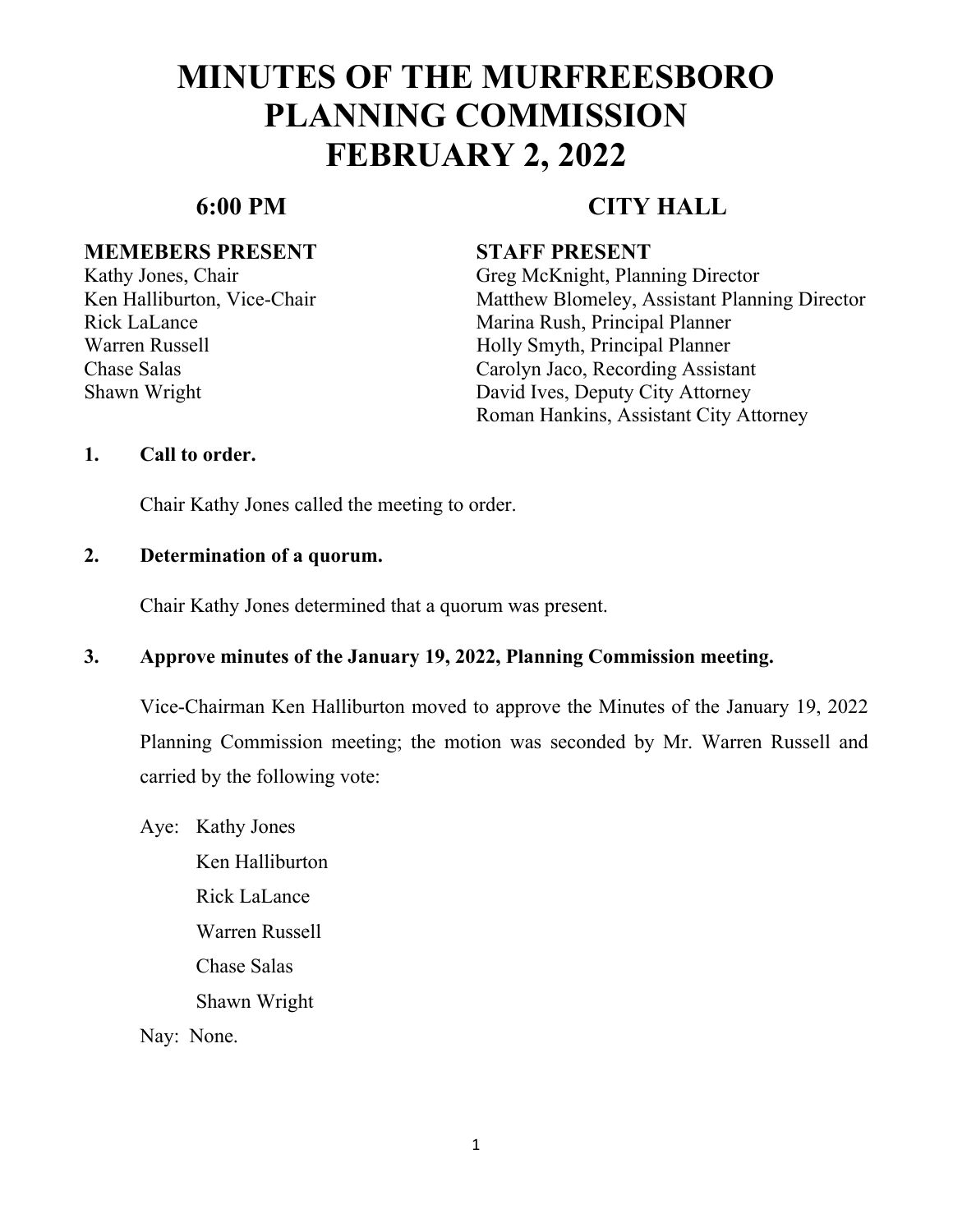## **4. Public Hearings and Recommendations to City Council:**

**Annexation petition and plan of services [2021-516] for approximately 258.8 acres located along Northwest Broad Street, Hord Family applicant.** Ms. Marina Rush presented the Staff Comments regarding this item, a copy which is maintained in the permanent files of the Planning Department and is incorporated into these Minutes by reference. In addition, both the plan of services and the staff comments had been revised to more accurately reflect the ownership of the properties in question. Revised copies of both were provided to the Planning Commission.

Chair Kathy Jones opened the public hearing.

- 1. Ms. Nancy Miller, 2643 Chatham Court opposes the request due to increase in traffic flow, danger to property values, noise, and blasting.
- 2. Mr. Doug Hutchins, 2220 Londonderry Drive expressed concerns regarding noise, light pollution, flooding, property values, and traffic.
- 3. Dr. Steven Thomas, 3511 Oakleigh Cove –opposes the project due to concerns regarding noise, light pollution, hours of operation, and lack of benefit to the City.

Chair Kathy Jones closed the public hearing.

Ms. Marina Rush addressed concerns regarding lighting, noise, and flooding.

There being no further discussion, Mr. Rick LaLance moved to approve the annexation petition and plan of services subject to staff comments; the motion was seconded by Mr. Chase Salas and carried by the following vote:

Aye: Kathy Jones Ken Halliburton Rick LaLance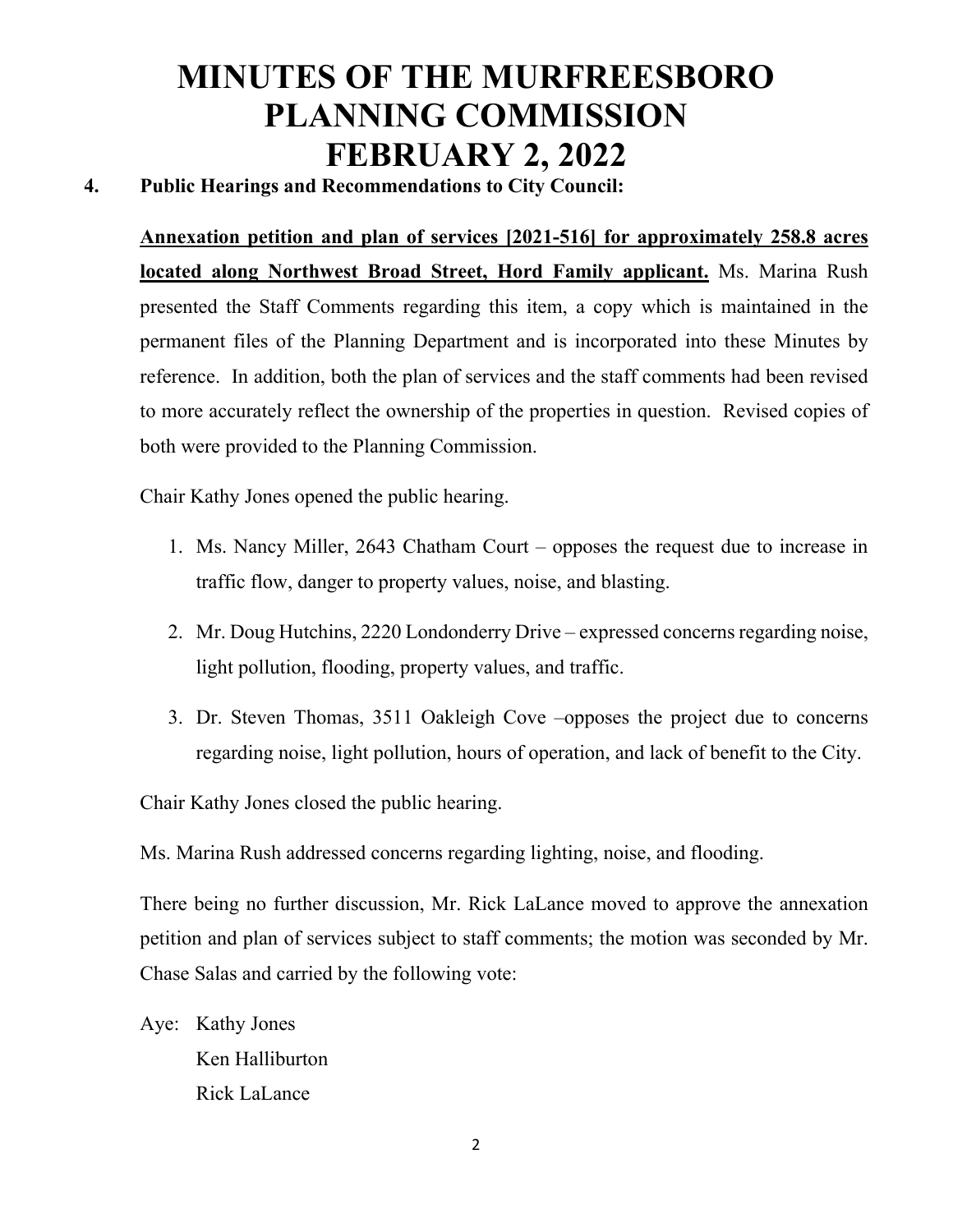Warren Russell Chase Salas Shawn Wright

Nay: None.

**Zoning application [2021-433] for approximately 258.8 acres located along Northwest Broad Street to be zoned CH and GDO-1 simultaneous with annexation, SEC, Inc. on behalf of Legacy Sports Tennessee applicant**. Ms. Marina Rush presented the Staff Comments regarding this item, a copy which is maintained in the permanent files of the Planning Department and is incorporated into these Minutes by reference.

Chair Kathy Jones opened the public hearing.

- 1. Mr. Bricke Murfree, 1011 Glasgow Drive & and future homeowner at 2227 Shannon Drive - is in favor of the request.
- 2. Dr. Steven Thomas, 3511 Oakleigh Cove- expressed concerns regarding noise.

Chair Kathy Jones closed the public hearing.

Mr. David Ives addressed concerns regarding violations and enforcement of the City's noise ordinance.

Mr. Matt Taylor (design engineer), Mr. Chad Miller (applicant), Mr. Mike Kuntz (architect), Mr. Rich Riebeling and Mr. Russell Riebeling (developer's representatives) were in attendance representing the application. Mr. Taylor explained how they intend to mitigate noise from the proposed facility. Continuing, Mr. Taylor also addressed concerns regarding flooding.

Mr. Rick LaLance requested for the applicant to save as many mature trees as possible on this property.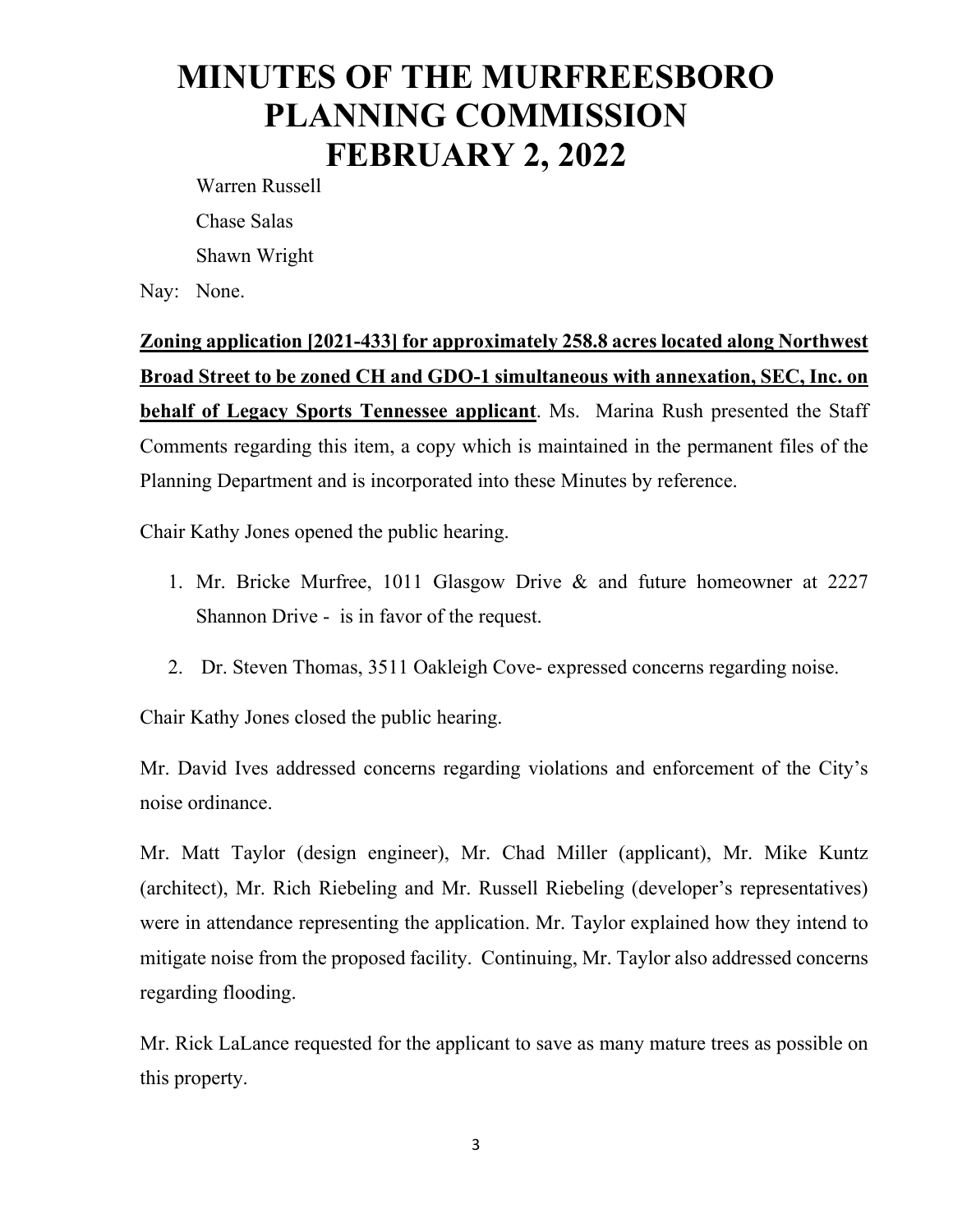There being no further discussion, Vice-Chairman Ken Halliburton moved to approve the zoning application subject to staff comments; the motion was seconded by Mr. Rick LaLance and carried by the following vote:

### Aye: Kathy Jones

Ken Halliburton Rick LaLance Warren Russell Chase Salas Shawn Wright Nay: None.

### **5. Staff Reports and Other Business:**

**Mandatory Referral [2021-734] for the abandonment of a sanitary sewer easement located on property along East Northfield Boulevard and Pitts Lane, Huddleston-Steele Engineering, Inc. on behalf of Hassan Eslami applicant.** Ms. Holly Smyth presented the Staff Comments regarding this item, a copy which is maintained in the permanent files of the Planning Department and is incorporated into these Minutes by reference.

Ms. Smyth stated Planning Staff recommends that the Planning Commission vote to recommend approval of the request to City Council subject to the following conditions:

- 1. The new sanitary sewer easement shall be recorded prior to or simultaneous with the abandonment of the existing easement.
- 2. The applicant must provide to the City Legal Department all the necessary documentation (including any needed legal descriptions and exhibits) required to prepare and record the legal instrument of abandonment. This instrument will be subject to final review and approval of the City Legal Department.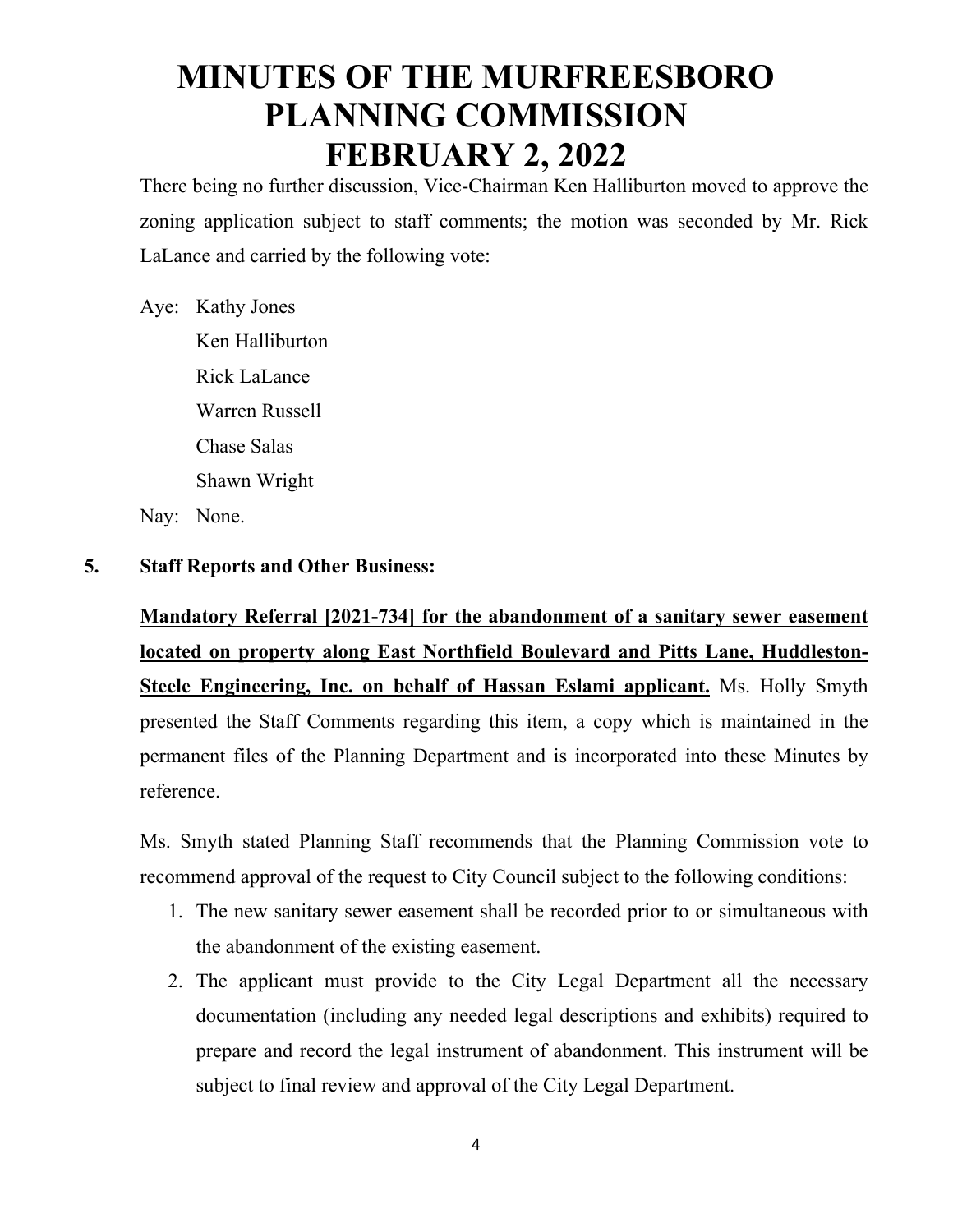3. The applicant will be responsible for recording the legal instrument, including paying any recording fees.

There being no further discussion, Mr. Rick LaLance moved to approve the mandatory referral subject to the recommended conditions of approval listed in the staff report; the motion was seconded by Shawn Wright and carried by the following vote:

Aye: Kathy Jones Ken Halliburton Rick LaLance Warren Russell Chase Salas Shawn Wright

Nay: None.

Mr. Greg McKnight updated the Planning Commission regarding the schedule for the update to the Murfreesboro 2035 Comprehensive Plan. He proposed for the City Council and Planning Commission joint session to be held at the Murfreesboro Airport on February 16, 2022 at 1:00 p.m. This meeting will also be the regular meeting and will include regular business.

There being no further discussion, Vice-Chairman Ken Halliburton moved to approve the Planning Commission meeting to be conducted at 1:00 p.m. February 16, 2022, at the Murfreesboro Airport; the motion was seconded by Shawn Wright and carried by the following vote:

Aye: Kathy Jones Ken Halliburton Rick LaLance Warren Russell